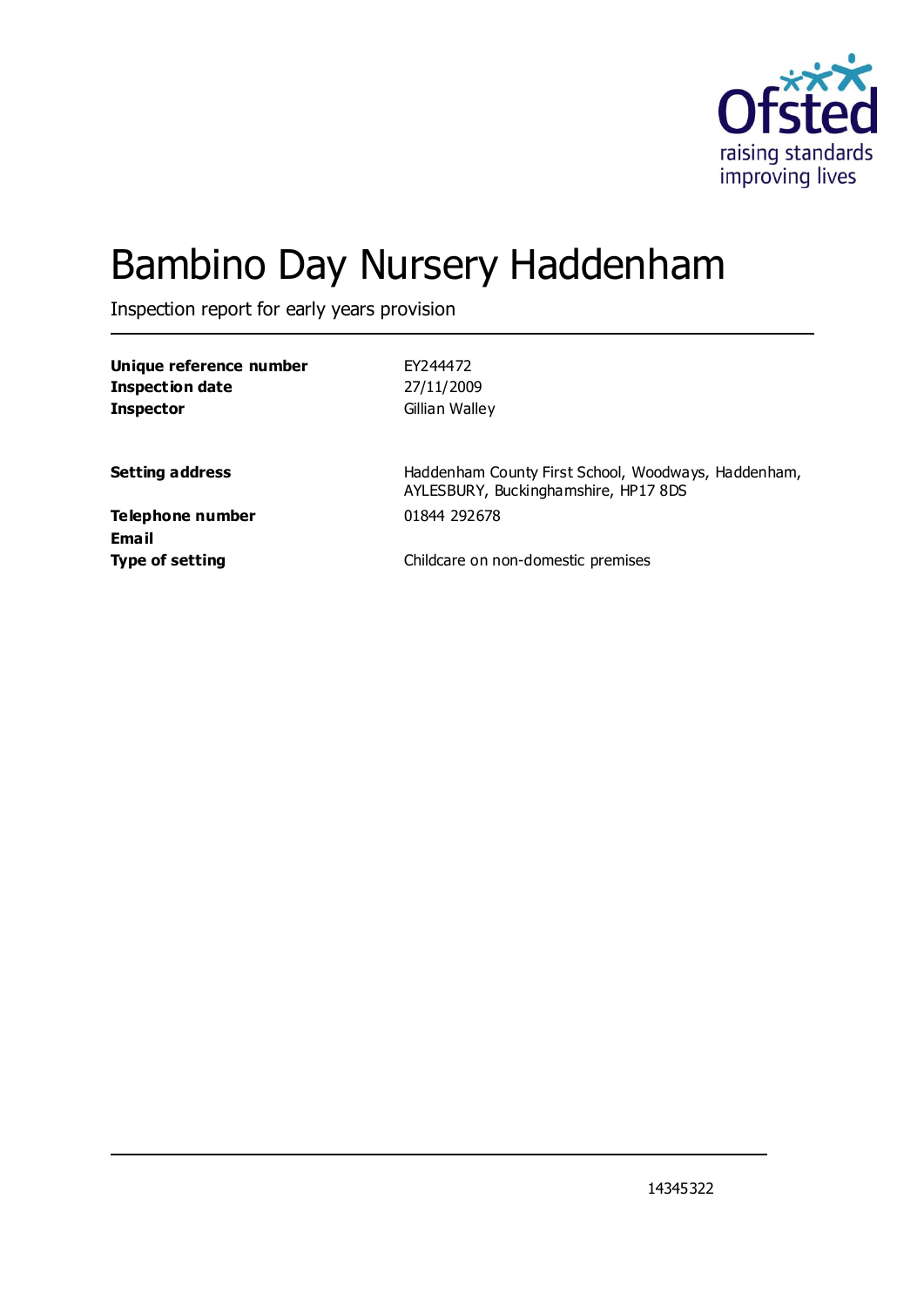The Office for Standards in Education, Children's Services and Skills (Ofsted) regulates and inspects to achieve excellence in the care of children and young people, and in education and skills for learners of all ages. It regulates and inspects childcare and children's social care, and inspects the Children and Family Court Advisory Support Service (Cafcass), schools, colleges, initial teacher training, work-based learning and skills training, adult and community learning, and education and training in prisons and other secure establishments. It rates council children's services, and inspects services for looked after children, safeguarding and child protection.

If you would like a copy of this document in a different format, such as large print or Braille, please telephone 08456 404040, or email enquiries@ofsted.gov.uk.

You may copy all or parts of this document for non-commercial educational purposes, as long as you give details of the source and date of publication and do not alter the information in any way.

Royal Exchange Buildings St Ann's Square Manchester M2 7LA

T: 08456 404040 Textphone: 0161 618 8524 E: enquiries@ofsted.gov.uk W: [www.ofsted.gov.uk](http://www.ofsted.gov.uk/)

© Crown copyright 2009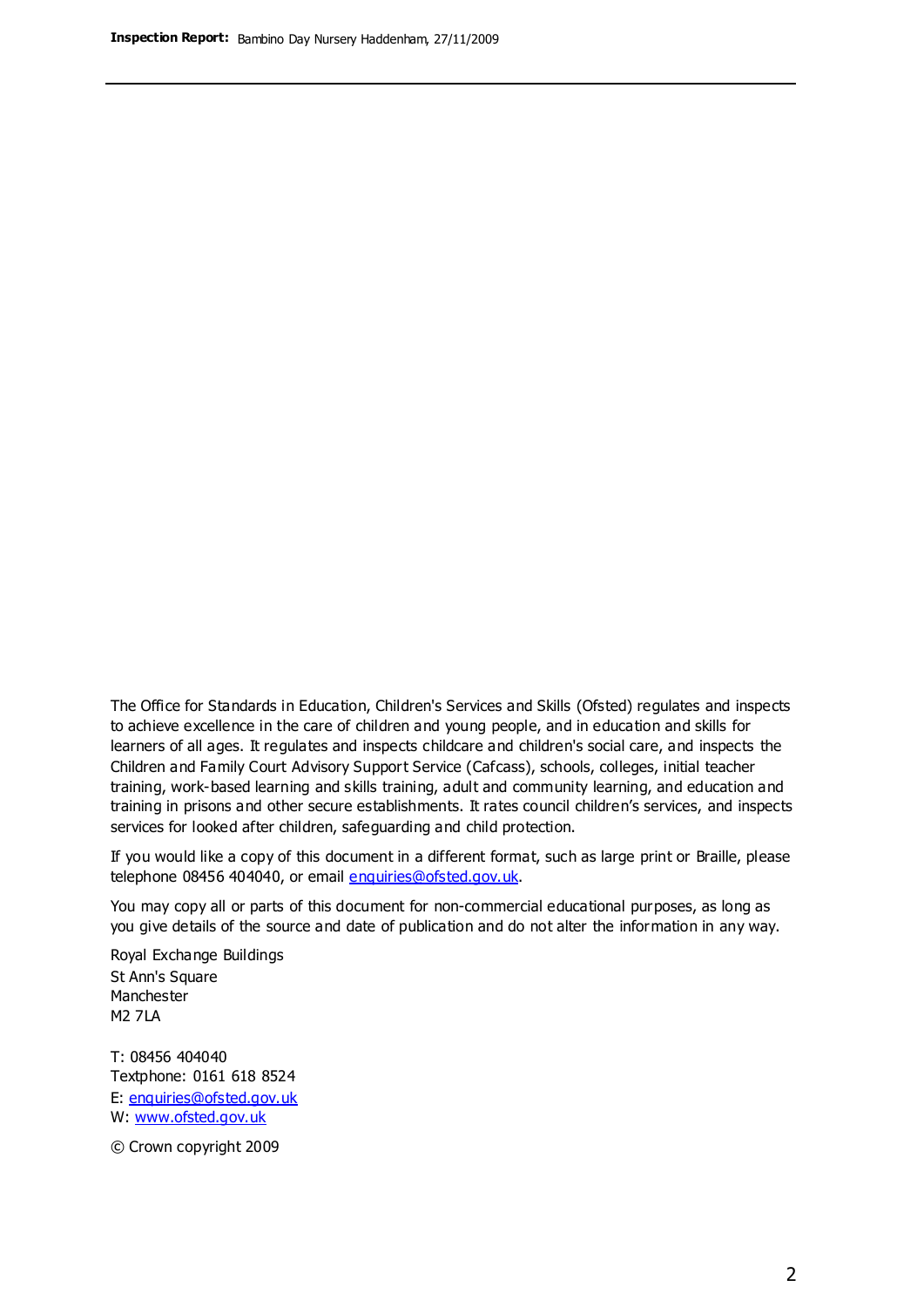# **Introduction**

This inspection was carried out by Ofsted under Sections 49 and 50 of the Childcare Act 2006 on the quality and standards of the registered early years provision. 'Early years provision' refers to provision regulated by Ofsted for children from birth to 31 August following their fifth birthday (the early years age group). The registered person must ensure that this provision complies with the statutory framework for children's learning, development and welfare, known as the *Early* Years Foundation Stage.

The provider must provide a copy of this report to all parents with children at the setting where reasonably practicable. The provider must provide a copy of the report to any other person who asks for one, but may charge a fee for this service (The Childcare (Inspection) Regulations 2008 regulations 9 and 10).

Please see our website for more information about each childcare provider. We publish inspection reports, conditions of registration and details of complaints we receive where we or the provider take action to meet the requirements of registration.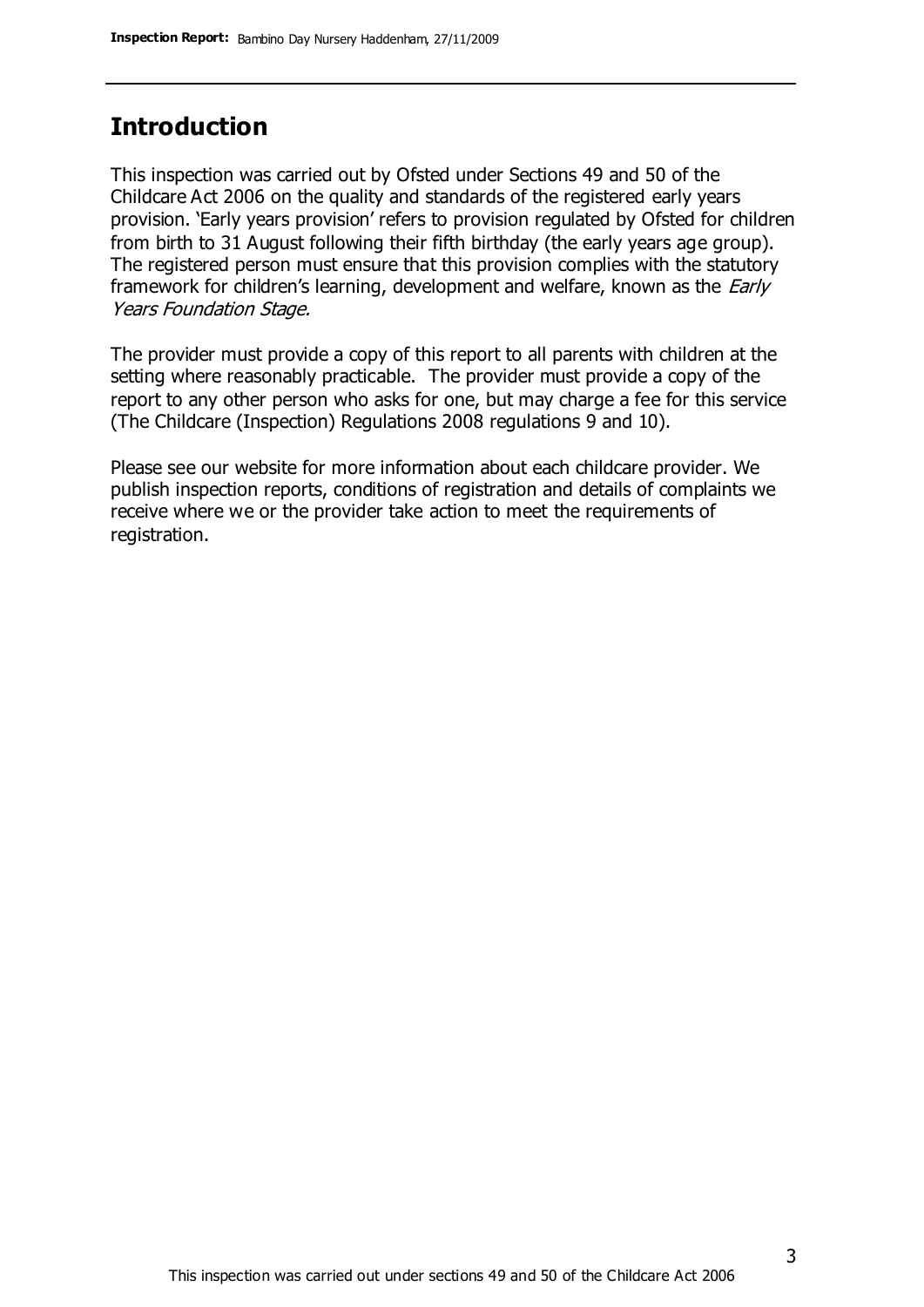# **Description of the setting**

Bambino Day Nursery Haddenham opened in 2002. It is part of a small local chain of privately owned nurseries and operates from premises in the grounds of Haddenham Infant School. It serves the local area and children attend from the surrounding towns and villages including Aylesbury, Thame, Stone and Princes Risborough. The setting is registered on the Early Years Register and may care for 46 children in the early years age range, of whom 18 may be under two years. There are currently 44 children on roll. This includes 16 children aged three and four years old who are in receipt of nursery education funding. Children attend for both full and part-time places. The setting currently supports a number of children who speak English as an additional language and can support children who have special education needs and/or disabilities. There is disabled access for adults and children. The setting opens for 51 weeks of the year from 8.00am until 6.00pm. Eight full-time staff work with the children and there is also a cook. The manager holds a National Vocational Qualification at Level 3 and is working towards a recognised early years qualification and the majority of staff have early years qualifications to National Vocational Qualification Level 2 or 3. One member of staff is working towards a recognised early years qualification. The setting receives support from the Early Years Development and Childcare Service.

### **The overall effectiveness of the early years provision**

Overall the quality of the provision is good.

Bambino Day Nursery is a good setting. It is an inclusive and well led setting, which meets the needs of all early years children. The setting has a good capacity to improve because the manager and her team evaluate the provision regularly and identify improvements which can be made. Children make good progress in their learning in response to good provision and because staff are very concerned about the children's well-being.

# **What steps need to be taken to improve provision further?**

To further improve the early years provision the registered person should:

- develop the assessment of children's progress so that it can be monitored more accurately to ensure that all children make progress in all areas of learning
- provide more support for children in their understanding of ways to avoid infection and keep themselves healthy
- keep records to show that staff have been vetted on the premises so that they can be inspected when required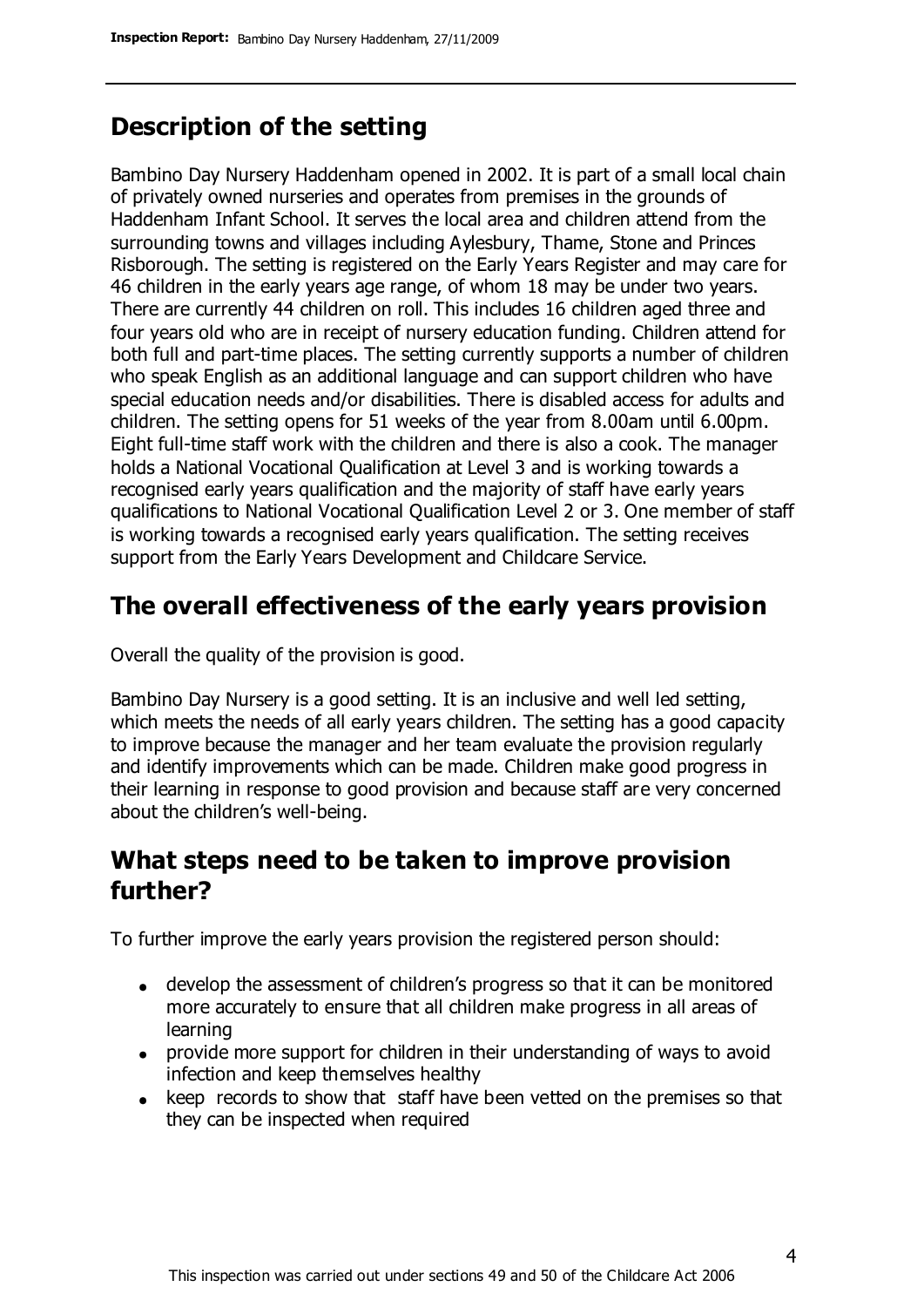# **The effectiveness of leadership and management of the early years provision**

The setting runs very smoothly on a day to day basis. The manager and her deputy work closely together and are supported by a strong team. Together they evaluate the provision regularly to identify priorities and promote improvements. Staff update their training, for example in food hygiene, first aid, and how to provide the best opportunities for babies. There have been good improvements since the last inspection, for example, in involving parents more closely in their children's learning and in making changes to the premises so that the environment is more hygienic, more stimulating and better organised for the children. Children are now more involved in planning what they want to learn about and this makes them more enthusiastic. Recently children have chosen to learn about castles, volcanoes and going camping. The staff are very vigilant about the children's safety and there are rigorous policies and procedures to ensure that children's welfare is safeguarded well at all times. Staff are appropriately vetted although some of the evidence is kept at head office rather than on the premises and is therefore difficult for the manager to check.

When children are new to the setting parents provide detailed information so that the staff get to know the children and plan activities which will provide the right level of challenge for them. There is a very good settling-in process, which assures parents that their children are happy and well cared for. This is an inclusive setting where all children are treated equally. Children who have special educational needs and/or disabilities or who are learning English as an additional language are supported well. Children and their families are well supported when they move on to primary school to ensure that this is not a traumatic time and children settle easily.

The staff plan activities at the right level for each child so that they can make good progress and they know the children very well. They keep thorough records of observations and photographs which parents can see at any time. However, at present the manager and her staff do not have a system which would enable them to check that children are making similar progress in each area of learning and to compare how well different groups of children are learning.

The setting has a good partnership with parents and involves them well in the children's learning and development. Parents are impressed by the detailed diaries which are shared with them, with daily commentaries for babies and toddlers, and weekly commentaries for older children. Parents are invited to contribute to the commentaries, for example by telling the key workers what children have been doing at home, so that the key worker can extend this learning. Parents feel well informed and consulted and that their views are valued. The setting works well with other agencies to provide additional support for children who have learning difficulties and their families.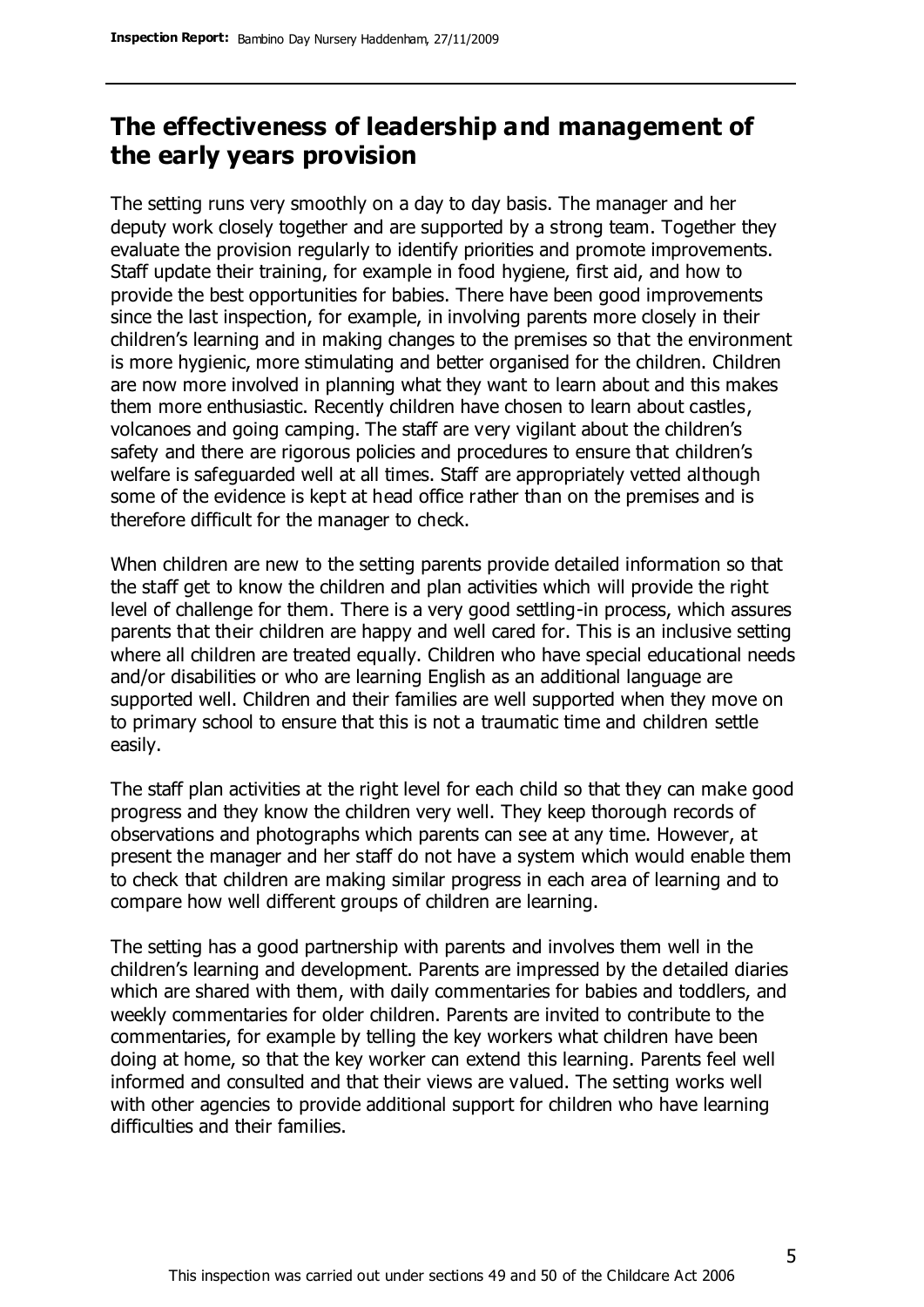# **The quality and standards of the early years provision and outcomes for children**

The provision is good, as a result children achieve well. Children choose from a very wide range of good quality resources, which are well labelled and easy to find. There are good opportunities for mark making, solving problems, creative tasks and for developing children's imagination and communication skills through role play. The children enjoy books, learning nursery rhymes and many creative activities. The younger children have plenty of toys to play with which help them to develop their motor skills and sensory awareness. The environment is rich in print so that they learn to recognise the vocabulary they are using, for example a range of words relating to what they see in the autumn. The children enjoy looking after their fish tank and learn well about the world around them. Children make good progress in their physical development because they play outdoors in a delightful woodland garden and can use areas of the school's playground including a pirate ship. The children develop a good sense of responsibility and contribute well to their learning, for example, when they take turns to supervise tidying up at the end of each session. They learn to become more independent, for example when they put on their coats and boots before going into the garden. Adults question the children about their learning, encouraging them to think and to solve problems. The children feel safe and at ease with all members of staff and have good relationships with them.

The children develop a good understanding about healthy living because they have suitable choices at snack times and enjoy a nutritious lunch. The adults support them in developing good table manners, and the children help to pass drinks to one another. They understand the importance of washing their hands before eating although there are no posters to remind them to do this. The children develop good self-esteem because adults praise them for what they have achieved and they use positive language to remind them of their high expectations. The children behave very well. They play well together and show good concentration, for example, when solving puzzles. They take turns and listen to one another, and they say how much they enjoy playing with their friends. Adults value what the children achieve and paintings and collages of fireworks, volcanoes and hand prints for Eid are displayed on many walls. The children develop an understanding of some special times in the year in different cultures and they taste food they may not have tried before. By the time they leave, the children are well prepared for the next stage of their learning.